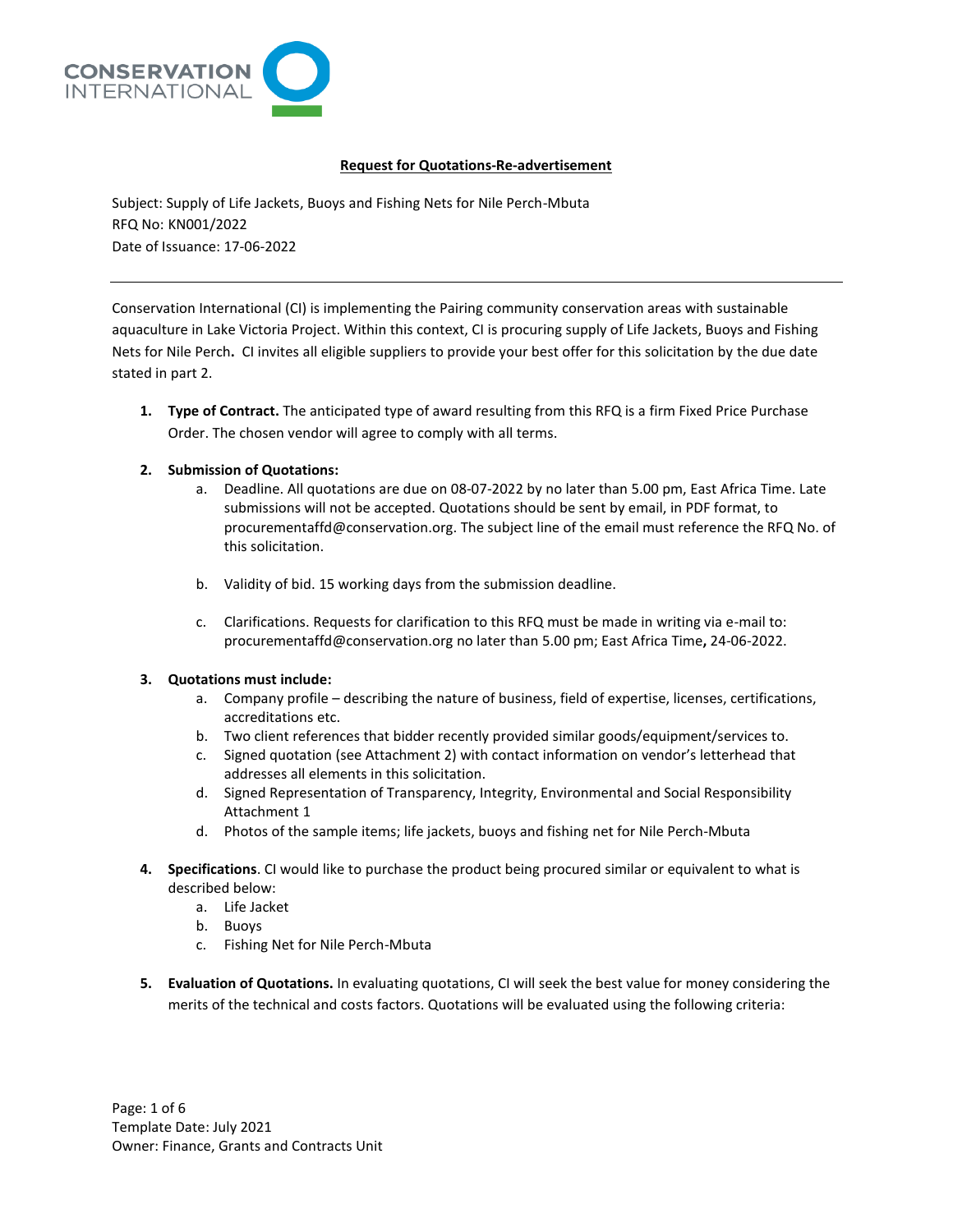

| <b>Evaluation Criteria</b>                             | Score (out of 100) |
|--------------------------------------------------------|--------------------|
| Quotation fully complies with requirements of the RFQ. | 35%/ Max points    |
| Client references                                      | 15%/ Max points    |
| Delivery terms and conditions                          | 20%/ Max points    |
| Price                                                  | 30%/ Max points    |

- **6. Currency.** Price must be quoted in Kenya Shillings with taxes/duty shown separately. CI reserves the right to determine upon seeing the bids which components of pricing should be used as the basis of comparison between quotations.
- **7. Price for shipping**. Please provide prices and additional expenses for shipping (If any). CI reserves the right to determine upon seeing the bids which components of pricing should be used as the basis of comparison between quotations.
- **8. Warranty & Replacement:** Explain in detail the terms and conditions of the warranty provided by the company, and to what extent they apply.
- **9. Post-Performance:** Explain any post-performance your company may offer such as: After sales service
- **10. Resulting Award**. CI reserves the right to issue an award with no further discussion, or to modify the award type. Issuance of this RFQ in no way obligates CI to award a purchase order, nor does it commit CI to pay any costs incurred by the bidder in preparing and submitting the quotation. CI reserves the right to enter negotiations about price and terms as required.
- **11. Confidentiality.** All proprietary information provided by the bidder shall be treated as confidential and will not be shared with potential or actual applicants during the solicitation process. This includes but is not limited to price quotations, cost proposals and technical proposals. CI may, but is not obliged to, post procurement awards on its public website after the solicitation process has concluded, and the contract has been awarded. CI's evaluation results are confidential and applicant scoring will not be shared among bidders.
- **12. Code of Ethics.** All Offerors are expected to exercise the highest standards of conduct in preparing, submitting and if selected, eventually carrying out the specified work in accordance with CI's Code of Ethics. Conservation International's reputation derives from our commitment to our values: Integrity, Respect, Courage, Optimism, Passion and Teamwork. CI's Code of Ethics (the "Code") provides guidance to CI employees, service providers, experts, interns, and volunteers in living CI's core values, and outlines minimum standards for ethical conduct which all parties must adhere to. Any violation of the Code of Ethics, as well as concerns regarding the integrity of the procurement process and documents should be reported to CI via its Ethics Hotline a[t www.ci.ethicspoint.com.](http://www.ci.ethicspoint.com/)
- **13.** Attachments:

Attachment 1: Representation of Transparency, Integrity, Environmental and Social Responsibility Attachment 2: Quotation Form

Page: 2 of 6 Template Date: July 2021 Owner: Finance, Grants and Contracts Unit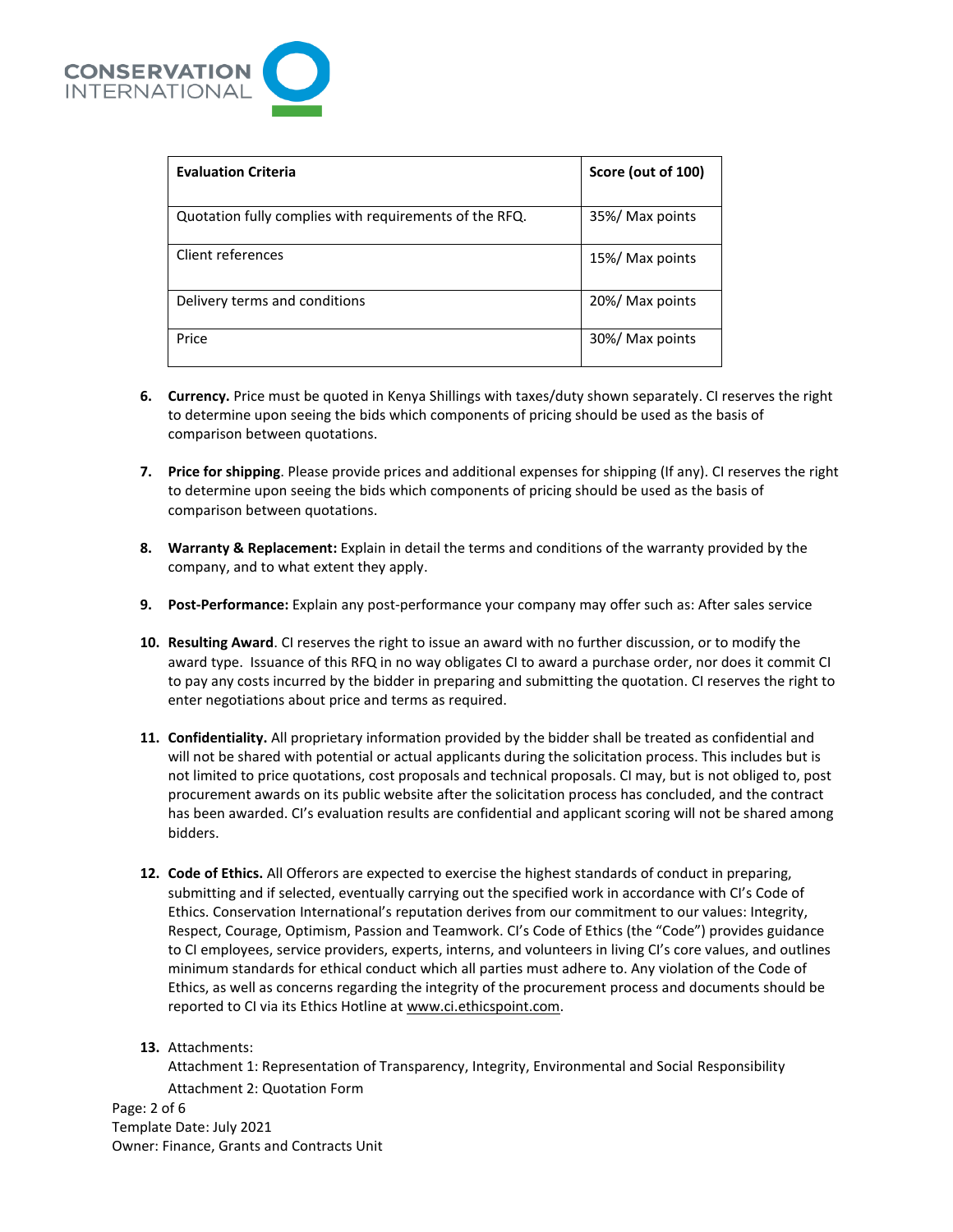

### **Attachment 1**

### **Representation of Transparency, Integrity, Environmental and Social Responsibility**

### RFQ No. KN001/2022

All Offerors are expected to exercise the highest standards of conduct in preparing, submitting and if selected, eventually carrying out the specified work in accordance with CI's Code of Ethics. CI's Code of Ethics provides guidance to CI employees, service providers, experts, interns, and volunteers in living CI's core values, and outlines minimum standards for ethical conduct which all parties must adhere to. Any violations of the Code of Ethics should be reported to CI via its Ethics Hotline a[t www.ci.ethicspoint.com.](http://www.ci.ethicspoint.com/)

CI relies on the personal integrity, good judgment and common sense of all third parties acting on behalf, or providing services to the organization, to deal with issues not expressly addressed by the Code or as noted below.

## **I. With respect to CI's Code of Ethics, we certify:**

**a.** We understand and accept that CI, its contractual partners, grantees and other parties with whom we work are expected to commit to the highest standards of Transparency, Fairness, and Integrity in procurement.

#### **II. With respect to social and environmental standards, we certify:**

- **a.** We are committed to high standards of ethics and integrity and compliance with all applicable laws across our operations, including prohibition of actions that facilitate trafficking in persons*,* child labor, forced labor, sexual abuse, exploitation or harassment. We respect internationally proclaimed human rights and take no action that contributes to the infringement of human rights. We protect those who are most vulnerable to infringements of their rights and the ecosystems that sustain them.
- **b.** We fully respect and enforce the environmental and social standards recognized by the international community, including the fundamental conventions of International Labour Organization (ILO) and international conventions for the protection of the environment, in line with the laws and regulations applicable to the country where the contract is to be performed.

#### **III. With respect to our eligibility and professional conduct, we certify:**

- **a.** We are not and none of our affiliates [members, employees, contractors, subcontractors, and consultants] are in a state of bankruptcy, liquidation, legal settlement, termination of activity, or guilty of grave professional misconduct as determined by a regulatory body responsible for licensing and/or regulating the offeror's business
- **b.** We have not and will not engage in criminal or fraudulent acts. By a final judgment, we were not convicted in the last five years for offenses such as fraud or corruption, money laundering or professional misconduct.
- **c.** We are/were not involved in writing or recommending the scope of work for this solicitation document.
- **d.** We have not engaged in any collusion or price fixing with other offerors.

Page: 3 of 6 Template Date: July 2021 Owner: Finance, Grants and Contracts Unit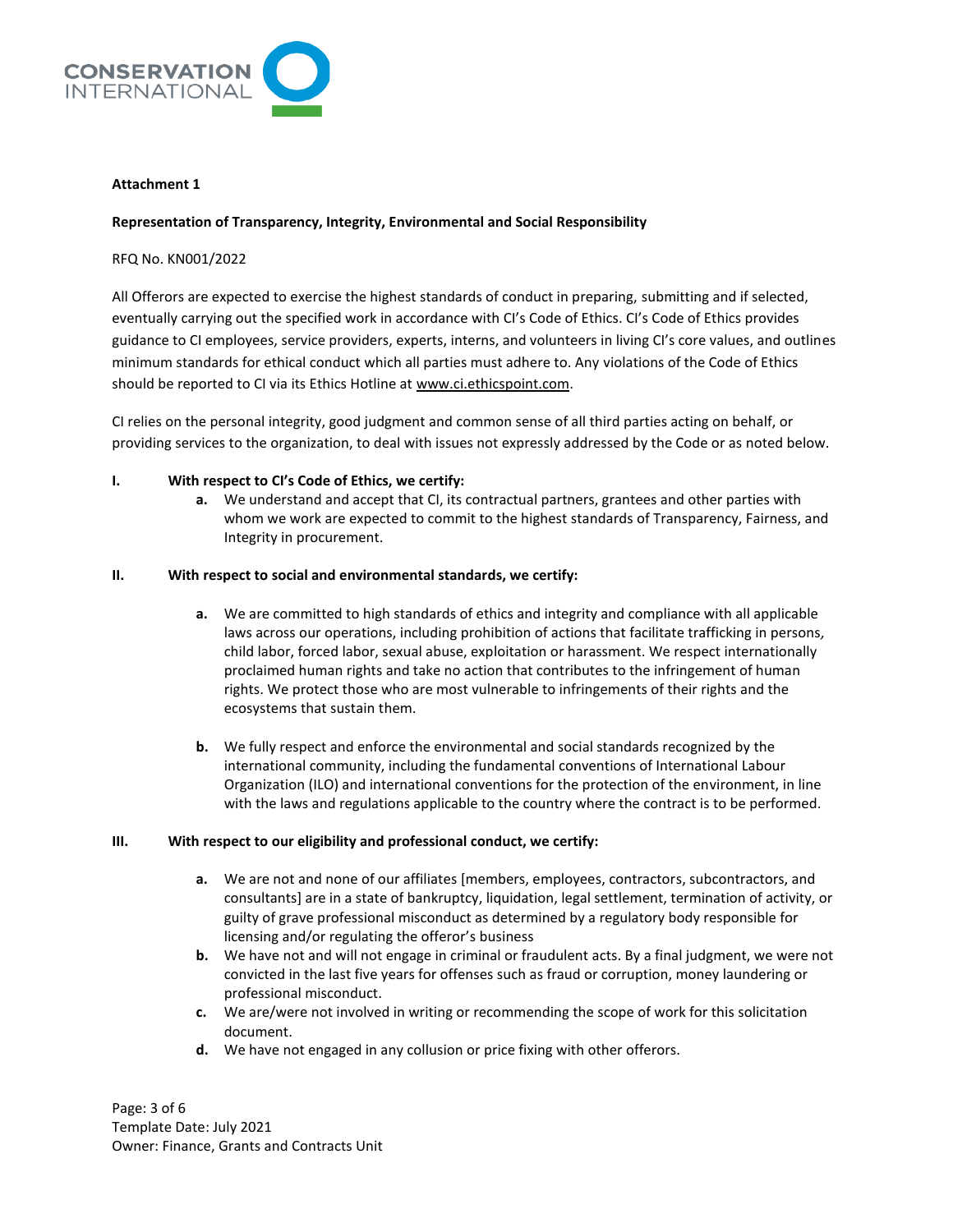

- **e.** We have not made promises, offers, or grants, directly or indirectly to any CI employees involved in this procurement, or to any government official in relation to the contract to be performed, with the intention of unduly influencing a decision or receiving an improper advantage.
- **f.** We have taken no action nor will we take any action to limit or restrict access of other companies, organizations or individuals to participate in the competitive bidding process launched by CI.
- **g.** We have fulfilled our obligations relating to the payment of social security contributions or taxes in accordance with the legal provisions of the country where the contract is to be performed.
- **h.** We have not provided, and will take all reasonable steps to ensure that we do not and will not knowingly provide, material support or resources to any individual or entity that commits, attempts to commit, advocates, facilitates, or participates in terrorist acts, or has committed, attempted to commit, facilitate, or participated in terrorist acts, and we are compliant with all applicable Counter-Terrorist Financing and Anti-Money Laundering laws (including USA Patriot Act and U.S. Executive Order 13224).
- **i.** We certify that neither we nor our directors, officers, key employees or beneficial owners are included in any list of financial or economic sanctions, debarment or suspension adopted by the United States, United Nations, the European Union, the World Bank, or General Services Administration's List of Parties Excluded from Federal Procurement or Non-procurement programs in accordance with E.O.s 12549 and 12689, "Debarment and Suspension". [Include additional sanctions lists of the country of a public donor, if required by the donor.]

Name:  $\Box$ 

Signature: \_\_\_\_\_\_\_\_\_\_\_\_\_\_\_\_\_\_\_\_\_\_\_\_\_\_\_\_\_\_\_\_\_\_\_\_\_\_\_\_\_\_\_

Title:

Date:  $\Box$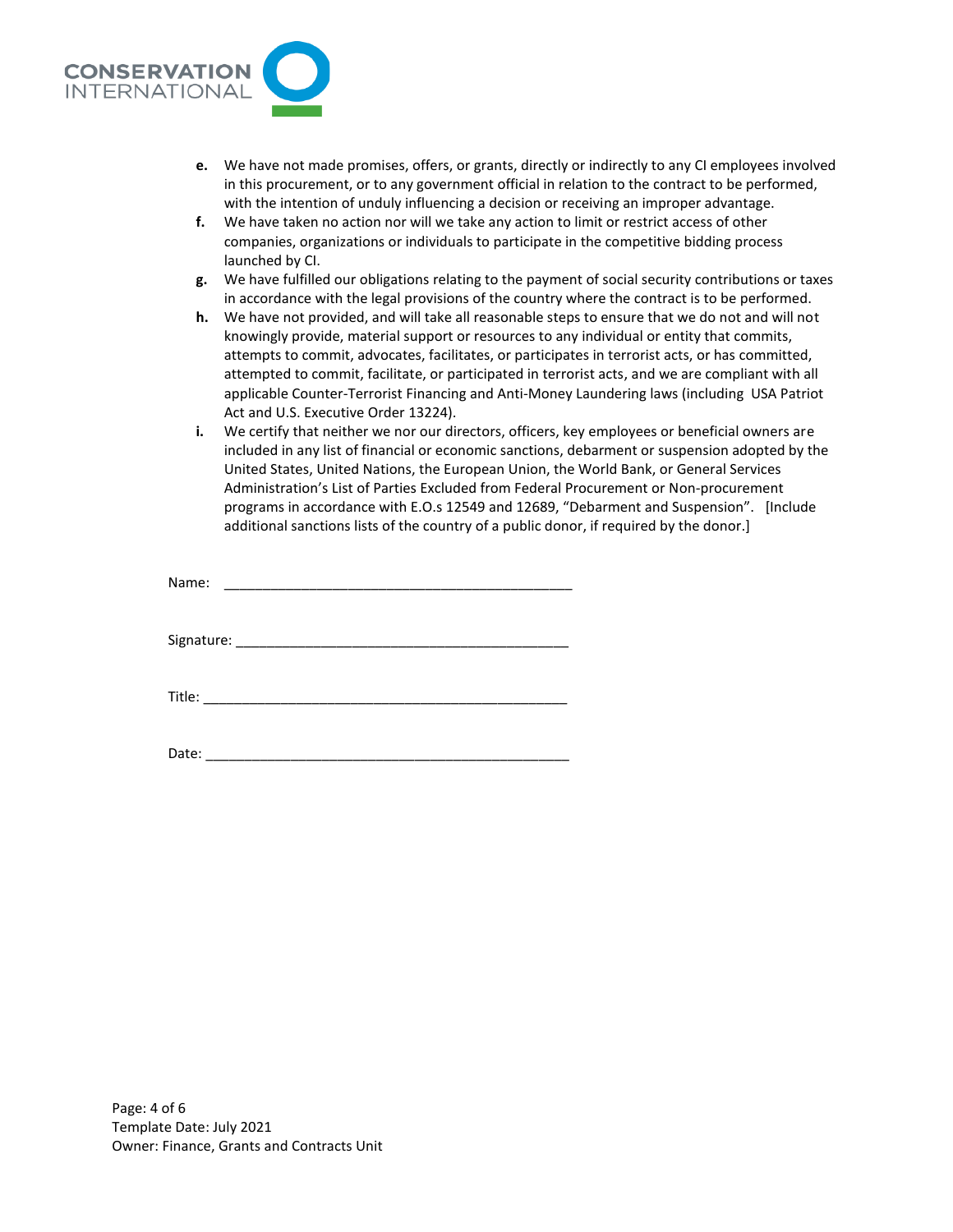

## **Attachment 2**

## **Quotation Form**

*(This Form must be submitted only using the Vendor's Official Letterhead/ Stationery)*

|                                                                                                                                                                                                                                        |                 | Unit of                  | Unit<br><b>Price</b> | <b>Total Price per</b> |
|----------------------------------------------------------------------------------------------------------------------------------------------------------------------------------------------------------------------------------------|-----------------|--------------------------|----------------------|------------------------|
| <b>Item Description</b><br>Life Jacket                                                                                                                                                                                                 | Quantity<br>100 | <b>Measure</b><br>Pieces |                      | <b>Item</b>            |
| 760 Plastic Marker Buoy<br><b>Specifications</b><br><b>Key Dimensions:</b>                                                                                                                                                             |                 |                          |                      |                        |
| Diameter (mm)<br>760<br>$\circ$<br>Wall thickness (mm)<br>5<br>$\circ$<br>Total volume (m2)<br>0.231<br>$\circ$<br>Total buoyancy (kgs)<br>236<br>$\circ$<br>Buoyancy 50% submerged (kgs) 118<br>$\circ$<br><b>Key Specifications:</b> |                 |                          |                      |                        |
| Material                                                                                                                                                                                                                               |                 |                          |                      |                        |
| Rotationally moulded, UV stabilised polyethylene                                                                                                                                                                                       |                 |                          |                      |                        |
| Filling                                                                                                                                                                                                                                |                 |                          |                      |                        |
| Close cell polyurethane marine grade foam                                                                                                                                                                                              |                 |                          |                      |                        |
| Mass :- Plastic thru tube                                                                                                                                                                                                              |                 |                          |                      |                        |
| 18kgs                                                                                                                                                                                                                                  |                 |                          |                      |                        |
| Mass :- Steel mooring eve                                                                                                                                                                                                              |                 |                          |                      |                        |
| 20kgs                                                                                                                                                                                                                                  |                 |                          |                      |                        |
| Mass :- Steel thru tube                                                                                                                                                                                                                |                 |                          |                      |                        |
| 21.5kgs                                                                                                                                                                                                                                |                 |                          |                      |                        |
| Options                                                                                                                                                                                                                                |                 |                          |                      |                        |
| Polyethylne central thru tube, Steel central thru<br>tube, Mooring eye top and bottom, Mooring eye top<br>and bottom c/w swivel                                                                                                        |                 |                          |                      |                        |
| Colours                                                                                                                                                                                                                                | 60              | Pieces                   |                      |                        |

Page: 5 of 6 Template Date: July 2021 Owner: Finance, Grants and Contracts Unit